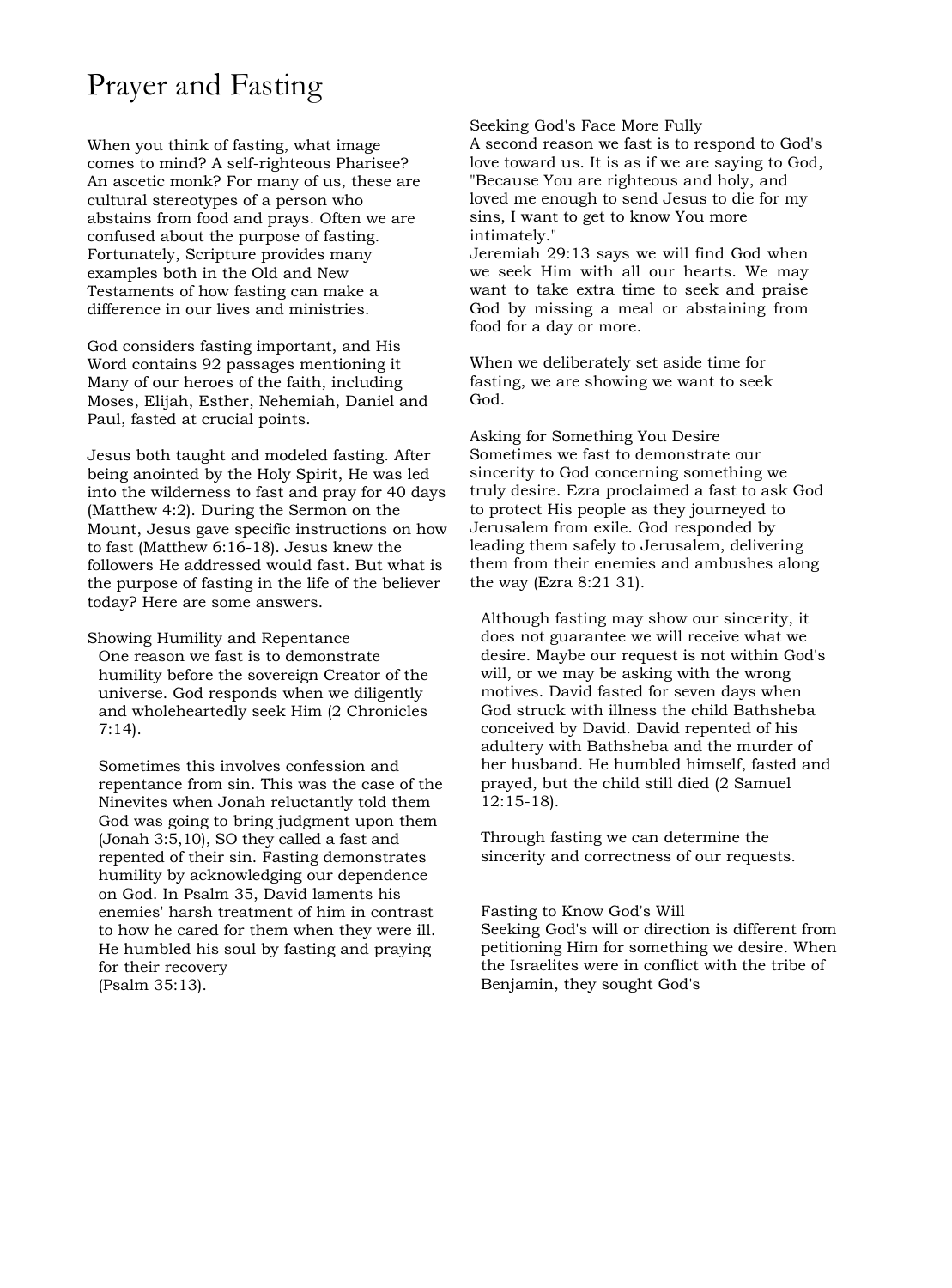will through fasting. The entire army fasted until evening, and "the men of Israel asked the Lord, 'Shall we go out again and fight against our brother Benjamin, or shall we stop?"' (Judges 20:26-28).

Acts 13:1-3 implies that church leaders were seeking God's direction for their ministry through prayer and fasting. The Holy Spirit responded by saying, "Set apart for me Bamabas and Saul for the work to which I have called them." In both instances, people fasted and prayed to determine God's will.

### Developing Discipline

An important benefit of fasting is that it promotes self-control by disciplining our bodies. When we say no to our natural appetite for food, we develop the willpower and discipline to say no to other fleshy desires (1 Corinthians 9:27).

Other reasons people in the Bible fasted include deliverance (Second Chronicles 20:3), mourning the loss of a loved one (1 Samuel 31:13), healing the sick (Psalm 35:13), spiritual strength (Matthew 4:2), and the appointment of elders in the *church* (Acts 14:23).

Losing weight is NOT the emphasis when fasting for spiritual reasons.

### Men of God Continue to Fast

Fasting is not limited to believers the Bible mentions. Most of the church's reformersincluding Martin Luther, John Calvin and John Knox-fasted. Knox fasted and prayed so much that Queen Mary said she feared his prayers more than all the armies of Scotland.

John Wesley, the renown English preacher, missionary and founder of Methodism, fasted twice weekly from sun up until late afternoon. Charles Finney, a revivalist of the 1800s, fasted regularly week and would often go three days without eating when he felt any diminution of spiritual power at his meetings.

Dr. Bill Bright, founder and president of Campus Crusade for Christ, makes it his practice to fast and pray. He believes it plays

a vital role in what God does through him and the ministry of Campus Crusade.

Dr. Bright encourages believers to fast, but he also warns of two common pitfalls:

First, we can become legalistic about fasting. It is essential to remember God loves us and is not displeased with us when we do not fast. Second, we can take pride in our fasting. We can avoid this problem by focusing on God's character and all He has done for us. Most of us do not need to worry about having the wrong attitude or motive while fasting. A more likely problem is we may not fast at all.

Fasting is a commitment to seeking the Lord. It is not reserved for the self-righteous, but it is a privilege from which each of us can benefit.

## In How to Fast

Most people go without food during a diet or when they're too busy to eat, but this isn't biblical fasting. what does fasting mean? Our sincerity and attitude play important roles in biblical fasting. Before beginning ask yourself, "Am I confident that my desire to fast is Godgiven? what are the spiritual objectives in this fast? Personal sanctification and consecration? Intercession? Special burdens? Is there any hidden desire to impress others?" when you've honestly answered these questions you're ready to begin.

Now that you've decided to fast and are properly motivated, you still may not know how to begin the fast, or how long it should last.

## The Normal Fast

The normal fast involves abstaining from all forms of food but not from water, and commonly lasts 24 hours, from sunrise to sunrise.

According to The Foods and Nutrition Encyclopedia, "For healthy individuals, no harm results from short-term fasting." The average healthy person can go without food between 21 and 40 or more days before the